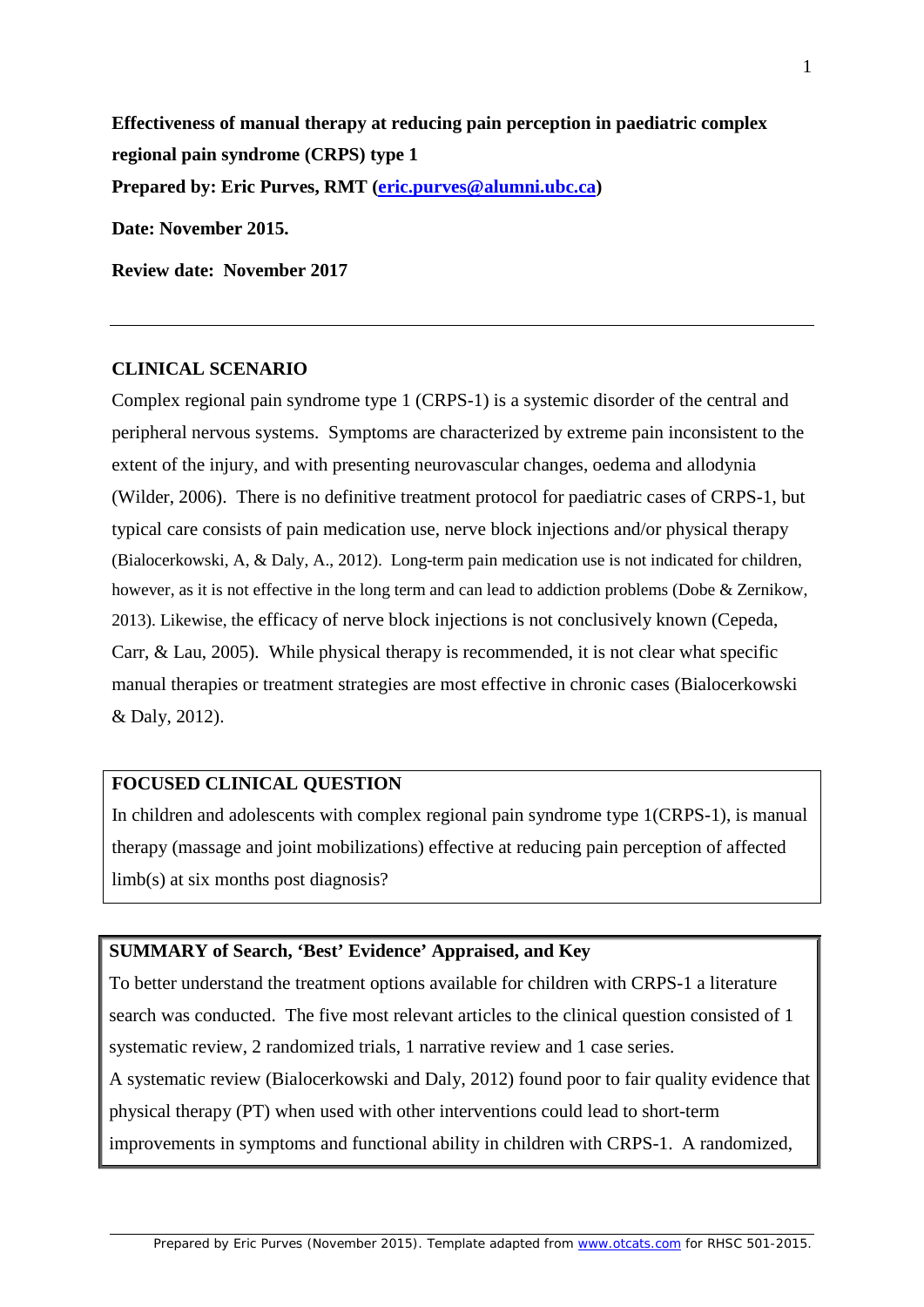single-blind trial (Lee, et al, 2002) and a comparative study (Meier et al, 2006) found that PT improved measures of pain in children at both short and long term follow-up. A case series (Low, Ward, and Wines, 2007) and a narrative review (Wilder, 2006) reported PT as a more effective therapy in the treatment of paediatric CRPS when compared to medications or invasive procedures.

# **CLINICAL BOTTOM LINE**

Research evidence indicates that physical therapy could be a more effective option for treating paediatric CRPS than invasive procedures. Treating a persistently painful condition requires consistent exposure to movement and non-nociceptive stimuli. CRPS-1 is difficult to treat, but the scope of practice and clinical skills of physical and manual therapists provides an opportunity to alleviate pain in this population.

# **Limitation of this CAT**

This critically appraised topic was prepared for a graduate course assignment and has been peer-reviewed by two independent instructors.

### **SEARCH STRATEGY**

### **Terms used to guide Search Strategy:**

- **P**atient/Client Group: Children with complex regional pain syndrome type 1(CRPS-1)
- **Intervention (or Assessment): Manual therapy (massage and joint mobilisations)**
- **C**omparison: None
- **O**utcome(s): Pain relief
- **T**ime: 6 months post diagnosis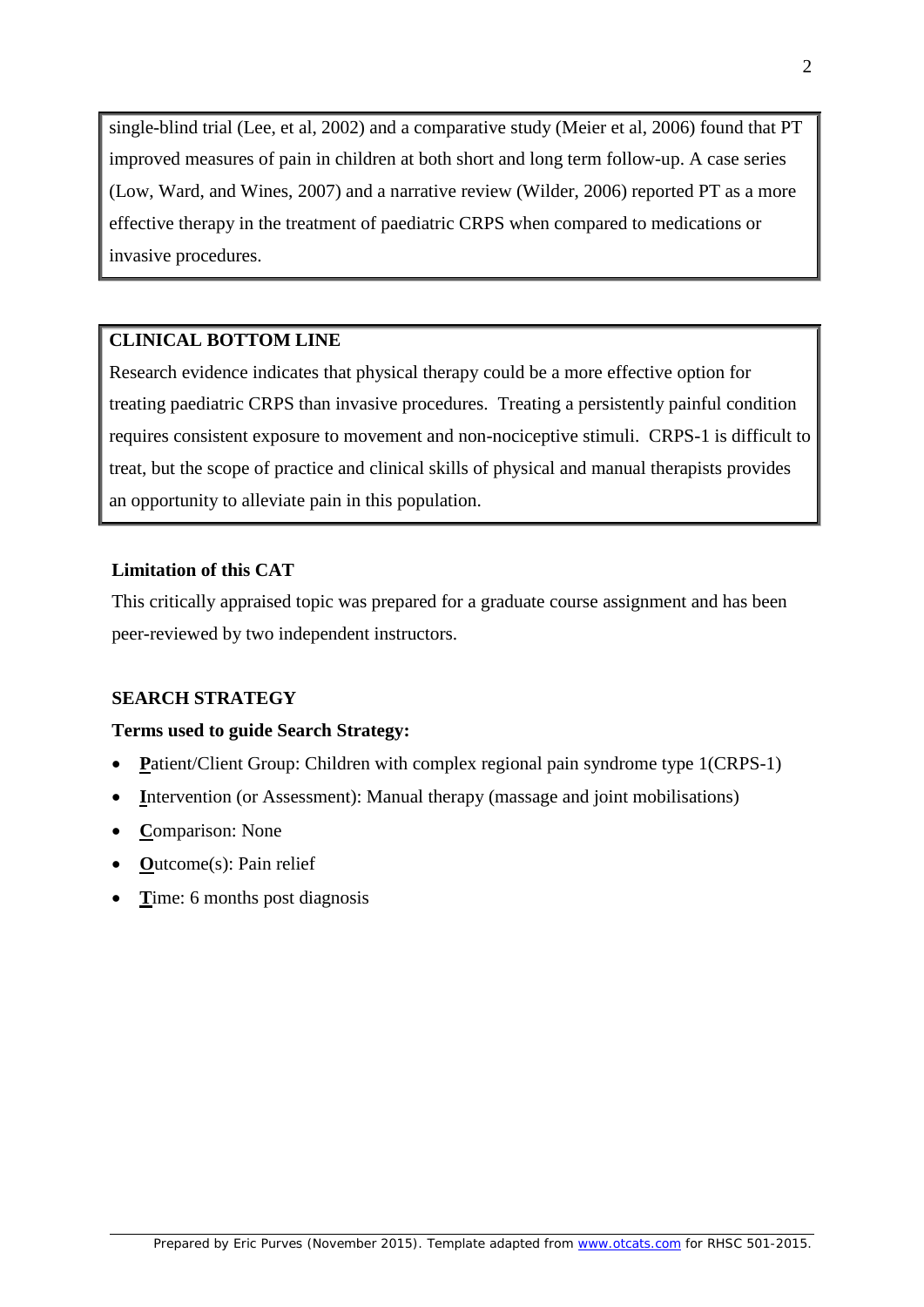| <b>Databases and Sites</b>   | <b>Search Terms</b>                     | <b>Limits Used</b> |
|------------------------------|-----------------------------------------|--------------------|
| <b>Searched</b>              |                                         |                    |
| Medline $\mathcal{D}$ (Ovid) | <b>MESH:</b>                            | Age 18 and younger |
| <b>CINAHL</b>                | - Complex regional pain syndromes or    |                    |
| <b>EMBASE</b>                | reflex sympathetic dystrophy            |                    |
|                              | - Pediatric or child or adolescent      |                    |
|                              | - Musculoskeletal manipulations         |                    |
|                              | - Manual therapy                        |                    |
|                              | - Massage                               |                    |
|                              | - Physical therapy modalities           |                    |
|                              | - Nerve block                           |                    |
|                              | - Ganglionic blockers                   |                    |
|                              | - Pain or analgesia or anaesthesia      |                    |
|                              | - Pain measurement                      |                    |
|                              | Key words:                              |                    |
|                              | - CRPS or RSD or causalgia              |                    |
|                              | - P\$ediatric or children or child or   |                    |
|                              | adolescent                              |                    |
|                              | - Soft tissue therapy or manual therapy |                    |
|                              | or physical therapy or physiotherapy    |                    |
|                              | - Pain relief                           |                    |
|                              | Massage or chiropractic or joint        |                    |
|                              | mobilizations                           |                    |
| PubMed                       | Key words:                              |                    |
|                              | Complex regional pain syndrome and      |                    |
|                              | children or adolescents                 |                    |
| PEDro                        | <b>Search terms:</b>                    |                    |
|                              | Complex regional pain syndrome and      |                    |
|                              | children or adolescents                 |                    |
| Rehab+                       | <b>Search terms:</b>                    |                    |
|                              | Complex regional pain syndrome and      |                    |
|                              | children or adolescents                 |                    |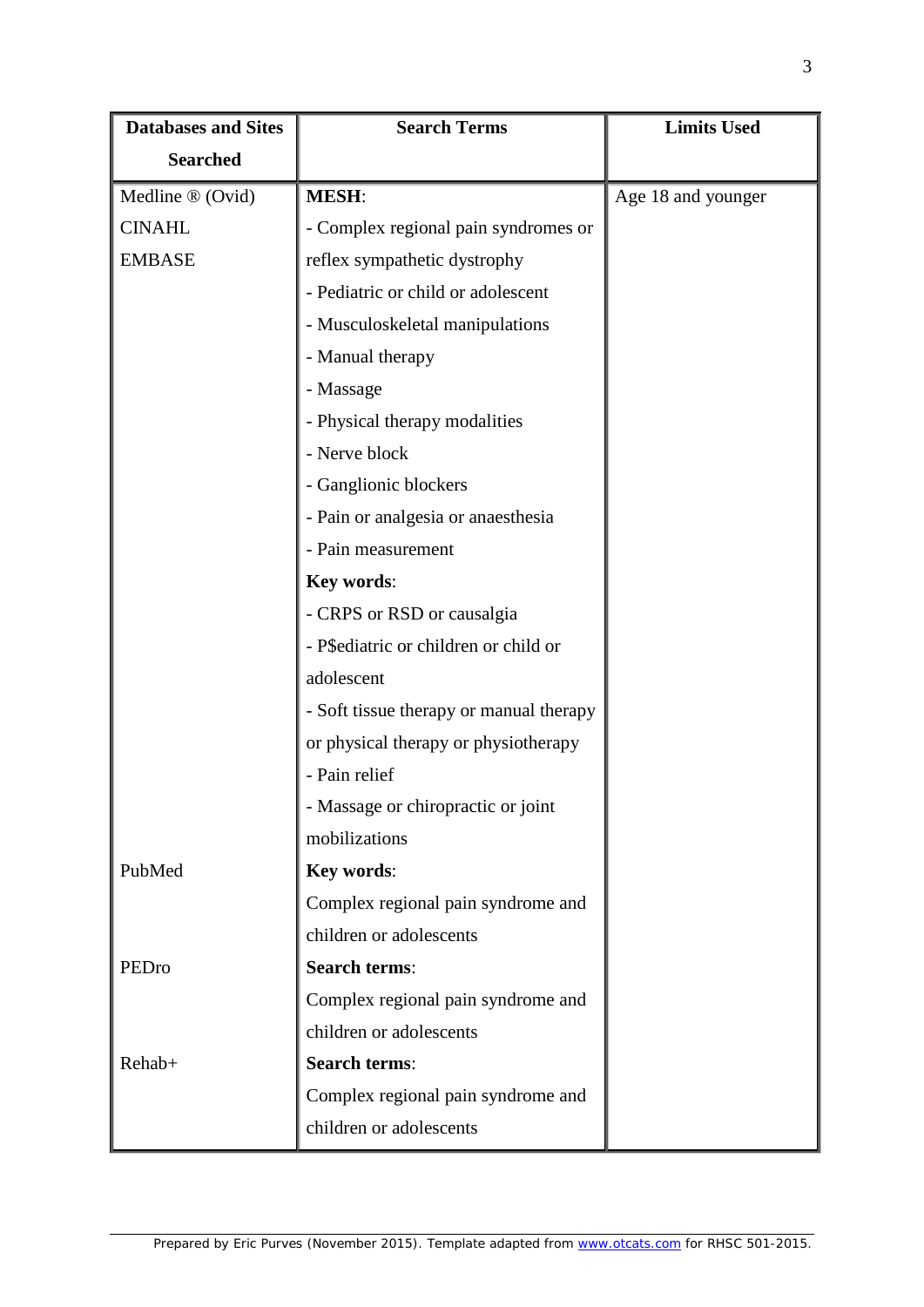### **INCLUSION and EXCLUSION CRITERIA**

- Inclusion:
	- Complex regional pain syndrome type 1 diagnosis
	- Subjects aged 0-18 years old
	- Systematic reviews, randomized controlled trials, narrative reviews and case series
- Exclusion:
	- Subjects over 18 years old
	- Single case studies

## **RESULTS OF SEARCH**

Six relevant studies were located and categorised as shown in Table 1.

**Table 1:** Summary of Study Designs of Articles Retrieved

| Study Design/Methodology of | $Level*$       | Number         | Author (Year)        |
|-----------------------------|----------------|----------------|----------------------|
| <b>Articles Retrieved</b>   |                | Located        |                      |
| Systematic reviews          | $2**$          | $\overline{2}$ | Bialocerkowski &     |
|                             |                |                | Daly (2012).         |
|                             |                |                | Zernikow et al.      |
|                             |                |                | (2012).              |
| Randomized trial            | $\overline{2}$ | 1              | Lee et al. (2002).   |
| Comparative study           | 3              | $\mathbf{1}$   | Meier et al. (2009). |
| Narrative review            | $\overline{4}$ | 1              | Wilder $(2006)$      |
| Case series                 | $\overline{4}$ | $\mathbf{1}$   | Low et al. (2007).   |

\*The Oxford Levels of Evidence 2

\*\* Downgraded due to poor study quality

# **BEST EVIDENCE**

The following study (Lee et al, 2002**)** was identified as the 'best' evidence and selected for critical appraisal:

- Most applicable to the PICO question
- Researched the effectiveness of physical therapy, including manual techniques (massage) in the management of paediatric CRPS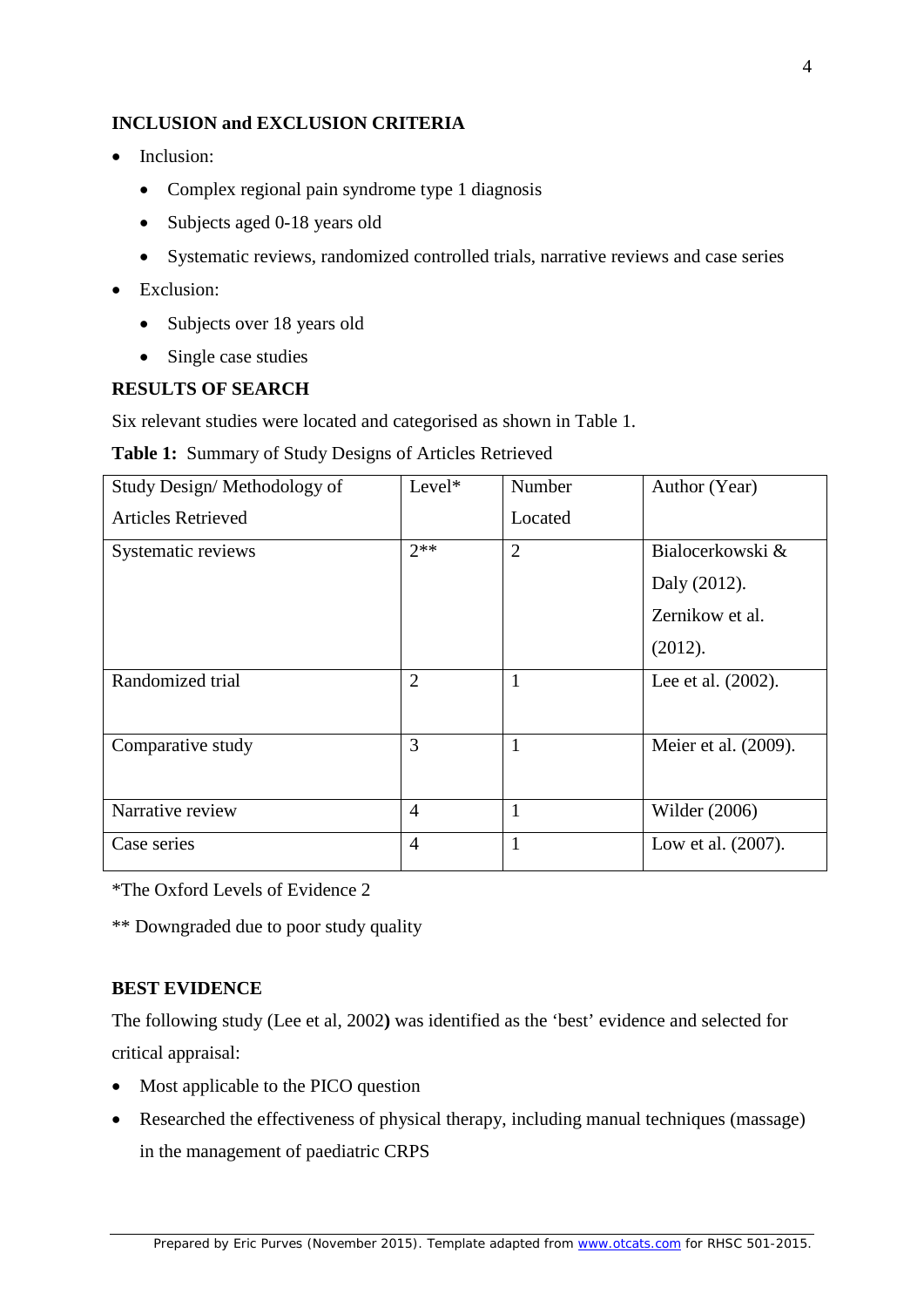- Only randomized trial of physical therapy effectiveness for CRPS-1 management.
- Inclusion criteria used a standardized diagnostic test for CRPS.

# **SUMMARY OF BEST EVIDENCE**

**Table 2:** Description and appraisal of "Physical therapy and cognitive-behavioral treatment for complex regional pain syndromes" by (Lee et al, 2002).

### **Aim/Objective of the Systematic Review**

The objectives of this study were to prospectively examine effects of a structured physical therapy (PT) and cognitive-behavioural treatment (CBT) program on pain and function, and to assess the frequency of PT on patient outcome.

## **Study Design**

This study is a prospective, randomized, single-blind dose trial. Children who met the inclusion criteria were randomly assigned by means of a random number table to one of two treatment groups.

## **Setting**

Participants were recruited at Children's Hospital, Boston from October 1997 to January 2001. Physical therapists treated the children as outpatients and assigned daily home care exercises.

# **Participants**

There were 28 participants (26 females, 2 males). The average age was 12.5 years in Group A and 13.3 years in Group B. The average duration of pain was 2 months for Group A and 5 months for Group B. Every participant had pain in the lower extremity.

The inclusion criteria included: diagnosis of CRPS using an established protocol, patient and parent consent, and ages 8-17 years old. Exclusion criteria included: previous active participation in a PT program, systemic neurologic or psychiatric illness or previous sympathetic blockade.

The Clinical Investigation Committee at Children's Hospital, Boston, approved the study.

# **Intervention/Phenomenon Investigated**

Physical therapy was provided by registered physical therapists in an outpatient setting. Differing doses of PT were administered. Group A was allocated low frequency PT of 1 visit a week for 6 weeks while Group B was allocated high frequency PT of 3 visits a week for 6 weeks. A co-intervention of CBT was equal in both groups, 1 visit per week for 6 weeks. The PT interventions were individualized for each participant and no treatment consistency or specific protocol was documented. The modalities included progressive weight bearing,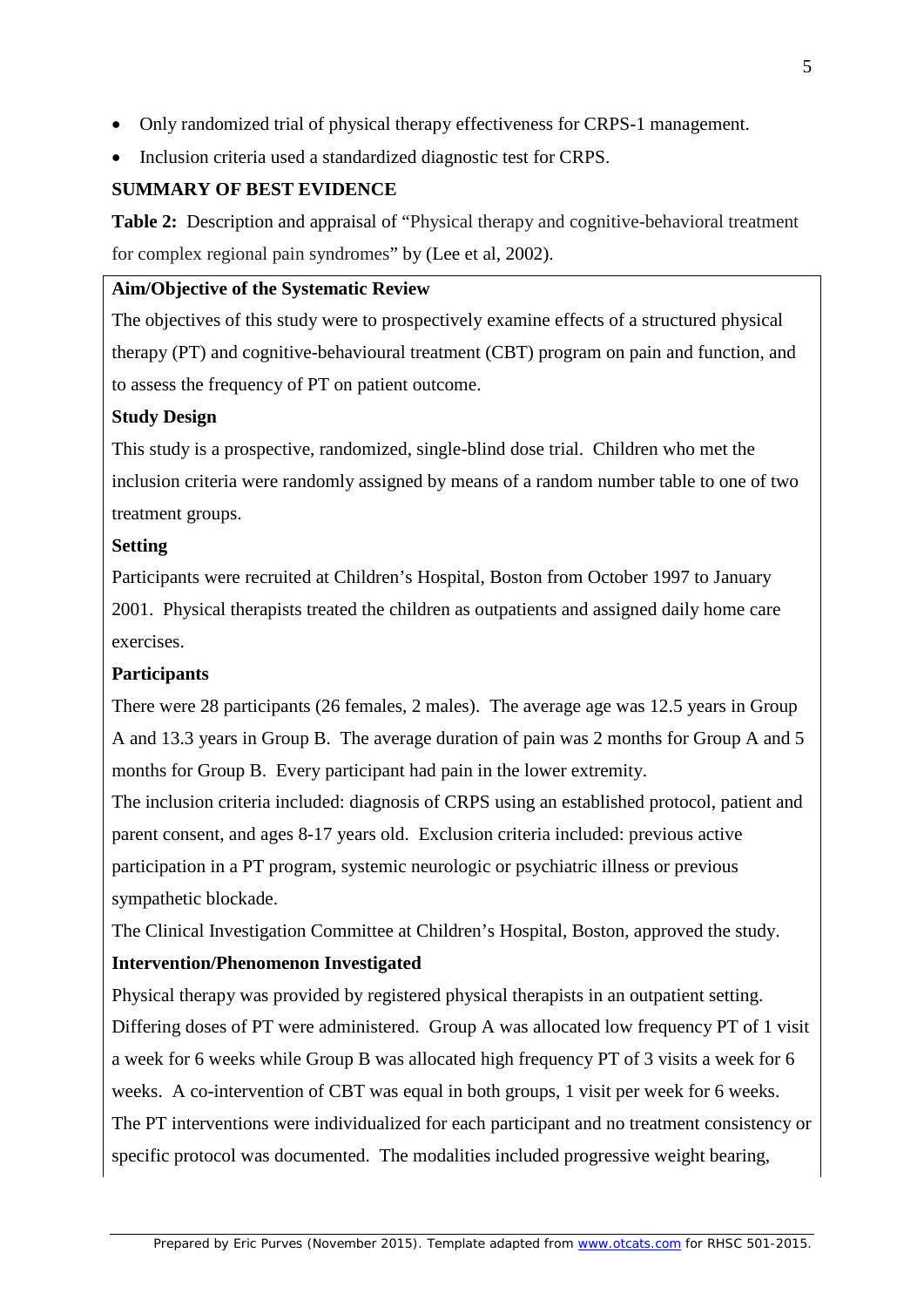desensitization, massage and contrast baths. All were instructed in home care regimens and given goals to be achieved between visits. These were not specified.

### **Outcome Measures**

Measures of pain intensity and allodynia were the primary outcomes. Pain intensity, was measured using a 10-cm visual analogue scale (VAS) at three time points: 1) pre-treatment, 2) Short-term follow-up (6 weeks to 3 months) and 3) Long-term follow-up (6-12 months). Allodynia was assessed using a 7 point Likert scale (1 = extreme allodynia, 7 = no allodynia).

# **Main Findings**

The findings showed no significant group differences in duration of pain at short and longterm follow-up. At initial presentation all patients used assistive devices for walking. At long-term follow-up (mean 66 weeks), no assistive devices were being used and both groups showed improvements in all outcome measures related to pain and physical functioning. The median pain intensity for both groups at pre-treatment was 6.4 cm on the VAS and at short-term follow-up it reduced to 0.6 cm, a difference of 5.8cm. . what was the difference in the likert scale scores?

|                    | Group A  | Group B  | P value |
|--------------------|----------|----------|---------|
|                    | $(n=13)$ | $(n=12)$ |         |
| Recurrence of CRPS | 15(38%)  | 7(64%)   | .22     |
| CRPS another limb  | 3(33%)   | 2(22%)   | .60     |

### **Table 2b: Status of patients at end of study follow-up** (Between Group ANOVA).

# **Original Authors' Conclusions**

Children and adolescents with CRPS show reduced pain and improved function with a 6 week program of PT and CBT. All patients not lost to follow-up (n=25) had excellent improvement in functional status. No assistive devices for walking, limb atrophy, limb contractures or vascular compromise was reported at long-term follow-up. All patients received 6-18 PT sessions over 6 weeks, but the frequency and intensity of PT that is most effective could not be addressed from this study. Because PT was used in conjunction with CBT on all patients, conclusions cannot be made on the benefits of PT as a solitary treatment option.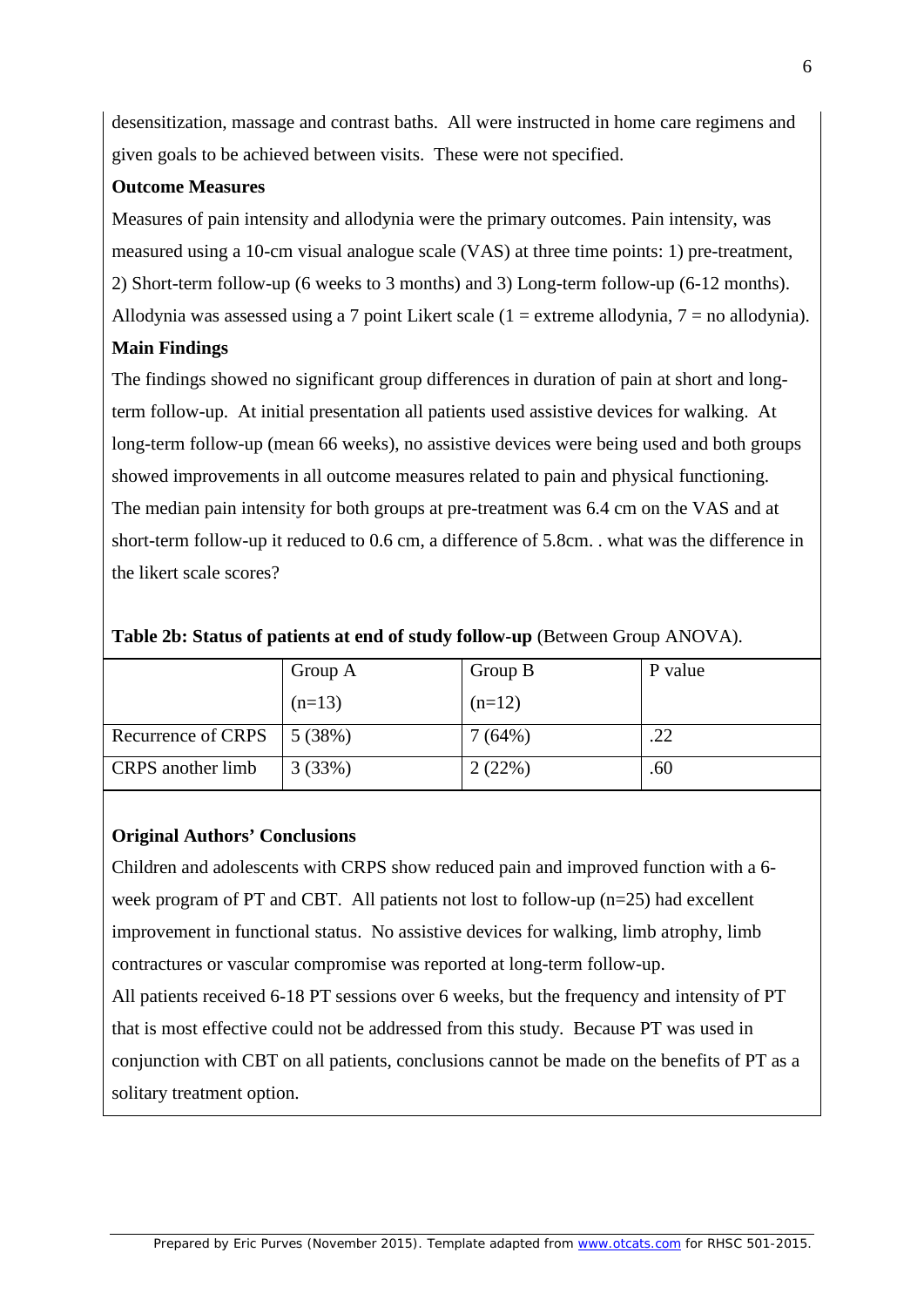Since treatment was not standardized after the initial 6-week protocol, drawing inferences regarding which factors had the most influence on longstanding outcomes is unknown and should be addressed in future research.

Although the outcomes were not different between the groups and both received the same home exercise program, there was inadequate documentation of who was compliant with the exercises and whether this had any effect between the groups.

### **Critical Appraisal**

Study Purpose:

The purpose was clearly stated.

Literature:

Due to the lack of research in this area there are not many articles to provide a thorough background for this study. The authors noted that there are no prospective, controlled, descriptive or interventional studies of paediatric CRPS.

#### Design:

This study was a prospective, randomized, single-blind dose trial. This is a desired design for an intervention study and is therefore appropriate (Hoffmann, Bennett, & Del Mar, 2013).

### **Validity**

#### Limitations:

There were no standardized treatment protocols for PT utilized in this study. Each treatment program was individualized and different modalities were used for each participant. This makes the generalization of the findings difficult. A list of modalities used was provided, but the frequency, intensity and duration was not mentioned. There was no control group. Both treatment groups received unspecified PT sessions as well as CBT. For this reason, any result seen at the end of treatment cannot be determined whether the effect was due more to the PT or CBT interventions.

#### Potential biases:

*Sampling*: Participants were not representative of the larger population as patients who had previously received physical therapy were excluded. This likely omitted patients who had been suffering for longer periods. In addition, the study groups were not statistically equal at the start, group B participants had an average length of symptoms 3 months longer than group A (p=.08), potentially favouring group A.

*Intervention*: It was not indicated how many therapists provided the treatments, and if the same therapist treated both the treatment groups, if the participants were treated by more than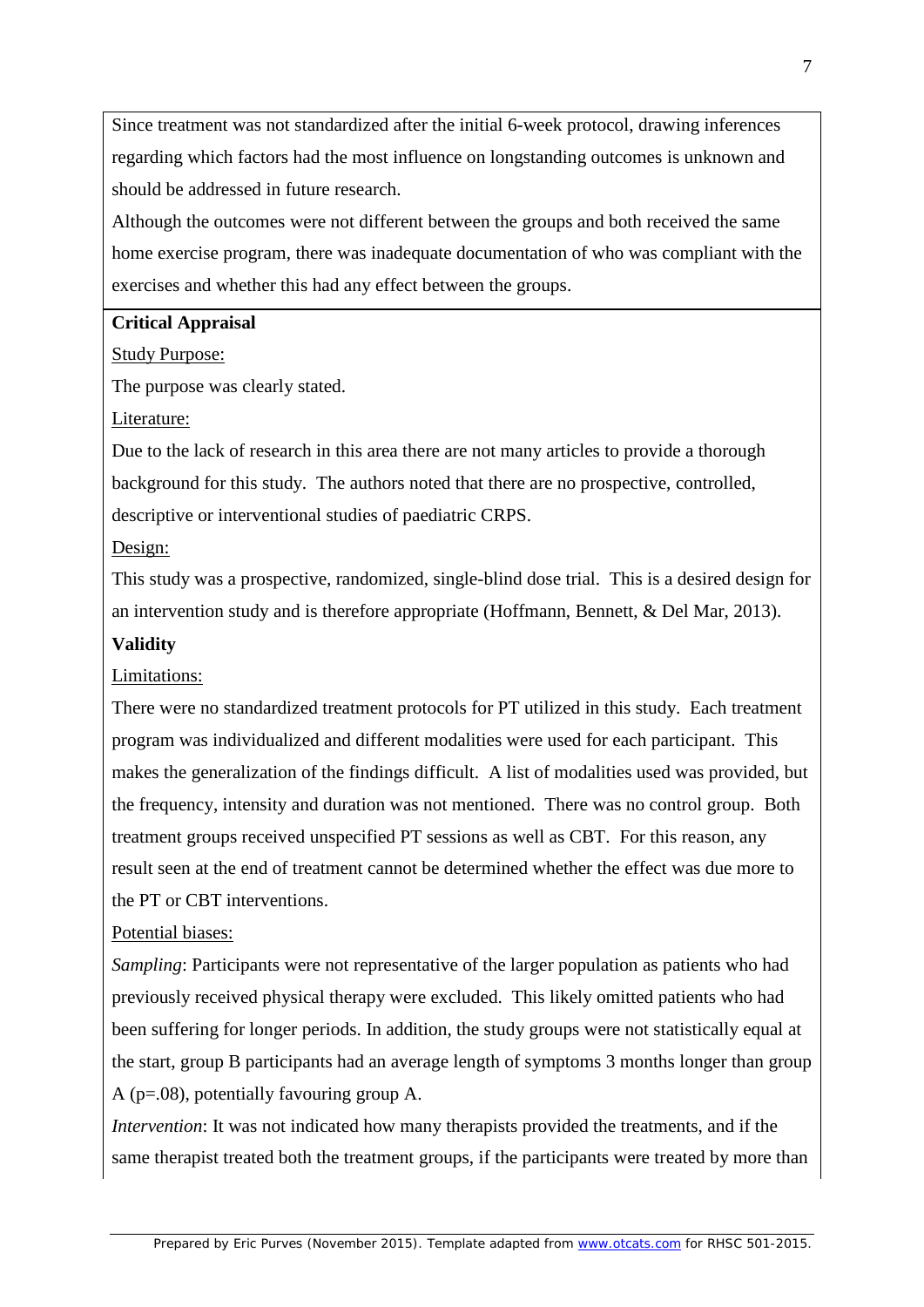one therapist, or most importantly, if the therapists were blinded (potentially favouring group B).

*Measurement bias*: Participants and their families were telephone interviewed with a followup questionnaire at a mean of 133 weeks post treatment. The expectations of the participants to provide favourable responses, accuracy of memories and ability of the children to comprehend the questions could create bias in favour of treatment Group B as there was more contact.

*Maturation*: CRPS tends to resolve itself over time. Therefore, without a control group the effects might be due to natural resolution of symptoms.

*Attention bias*: Group B had three times the therapist attention and contact than group A. It was not discussed whether each group was blinded from the other. This creates a potential bias in favour of Group B.

#### PEDro score:

8/11 was scored for this article. Points were deducted for no concealed allocation, lack of blinding of subjects and lack of blinding for the therapists who administered the therapy. Sample:

Once enrolled, participants were randomly assigned to either treatment group via a random number table. Their allocation concealment was not mentioned in the article and therefore cannot be assumed. Specific inclusion and exclusion criteria were identified. An ethics review board at the treating hospital approved the study. A power analysis determined a sample size of 26 was needed provide an 80% power level. With 28 participants, 2 lost to follow-up, the study was adequately powered. For the two participants lost to follow-up an intention to treat analysis was completed.

#### Outcomes:

The 2 outcome measures used for pain, the VAS and the 7 point likert scale, are wellestablished, valid and reliable measures for pain outcome research (Kahl & Cleland, 2013), but currently there is no agreed upon minimal clinically important difference for the VAS. In the absence of a gold standard for pain measurement, they were appropriate for this study. The methods used to attain the measures and an explanation for their selection was adequately explained.

#### Intervention:

A combination of manual therapies and weight bearing exercises were used, but there was no standard treatment protocol and little description of the therapy sessions. It was not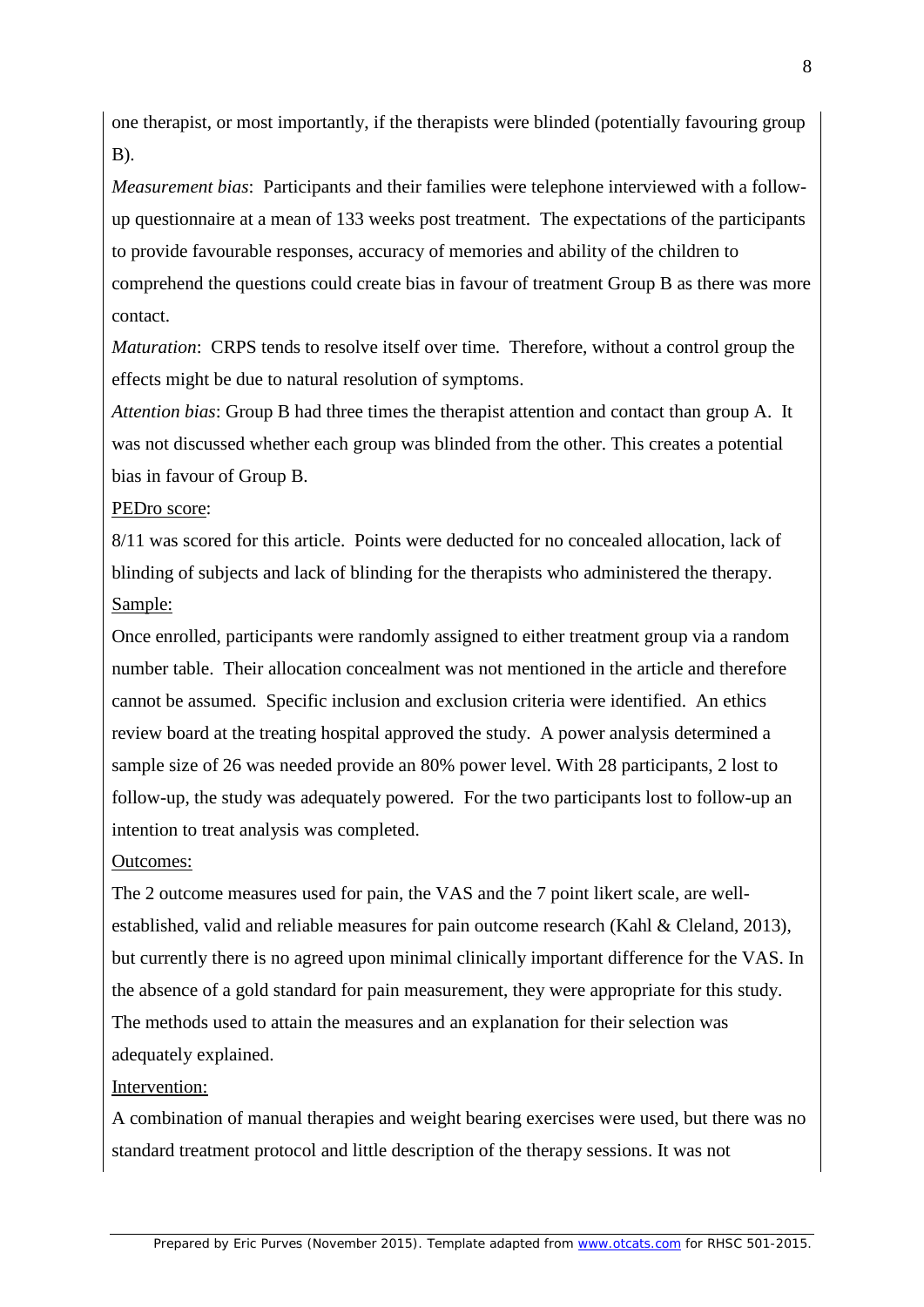mentioned how many therapists were involved in the study and which groups they treated. It would be difficult to replicate this intervention.

### Missing information:

No mention was made if the participants were using any pharmaceuticals to manage their pain, or if they were receiving any other therapies in conjunction to what they were receiving in the study.

The questionnaire used for the phone interview at long-term follow-up was not included.

# **Interpretation of Results**

At short-term follow-up, both groups showed improvements in measures of pain intensity and allodynia ( $p<.001$ ). All participants were symptom free and able to return to normal activities by the end of the study period. The differences between the groups were not clinically meaningful because both groups showed similar levels of improvement, indicating the dose of PT received had little effect.

The responses to physiotherapy treatment are clinically significant because they do suggest that PT may be used effectively as part of an overall treatment strategy for children with CRPS.

# **Summary/Conclusion:**

This article was the first randomized dose trial of PT in the treatment of paediatric CRPS. Although there are limitations in the study design, with neither double blinding nor a nonintervention control group, the resolution of symptoms and increase in physical function seen at the short and long-term follow-up is promising. Good quality research conducted with adults with CRPS needs to be duplicated in paediatric samples.

# **IMPLICATIONS FOR PRACTICE, EDUCATION and FUTURE RESEARCH**

The findings of this study are consistent with the small body of research that exists in this field. There is significant bias based in the study design, however, the results indicate PT could be effective as part of a treatment regime for paediatric CRPS.

The optimum treatment for CRPS needs to be determined as it can be a debilitating disorder. Currently on Vancouver Island, children with CRPS are left out of hospital based pain clinics and can spend many months suffering with pain and disability unnecessarily. There is a significant lack of knowledge in the manual therapy community on how best to treat CRPS, and patients can be given harmful and expensive treatments with no supporting evidence. Clinicians need to avoid painful treatments that could increase sensitivity in peripheral and central neural mechanisms. Proper pain education should be the first treatment goal and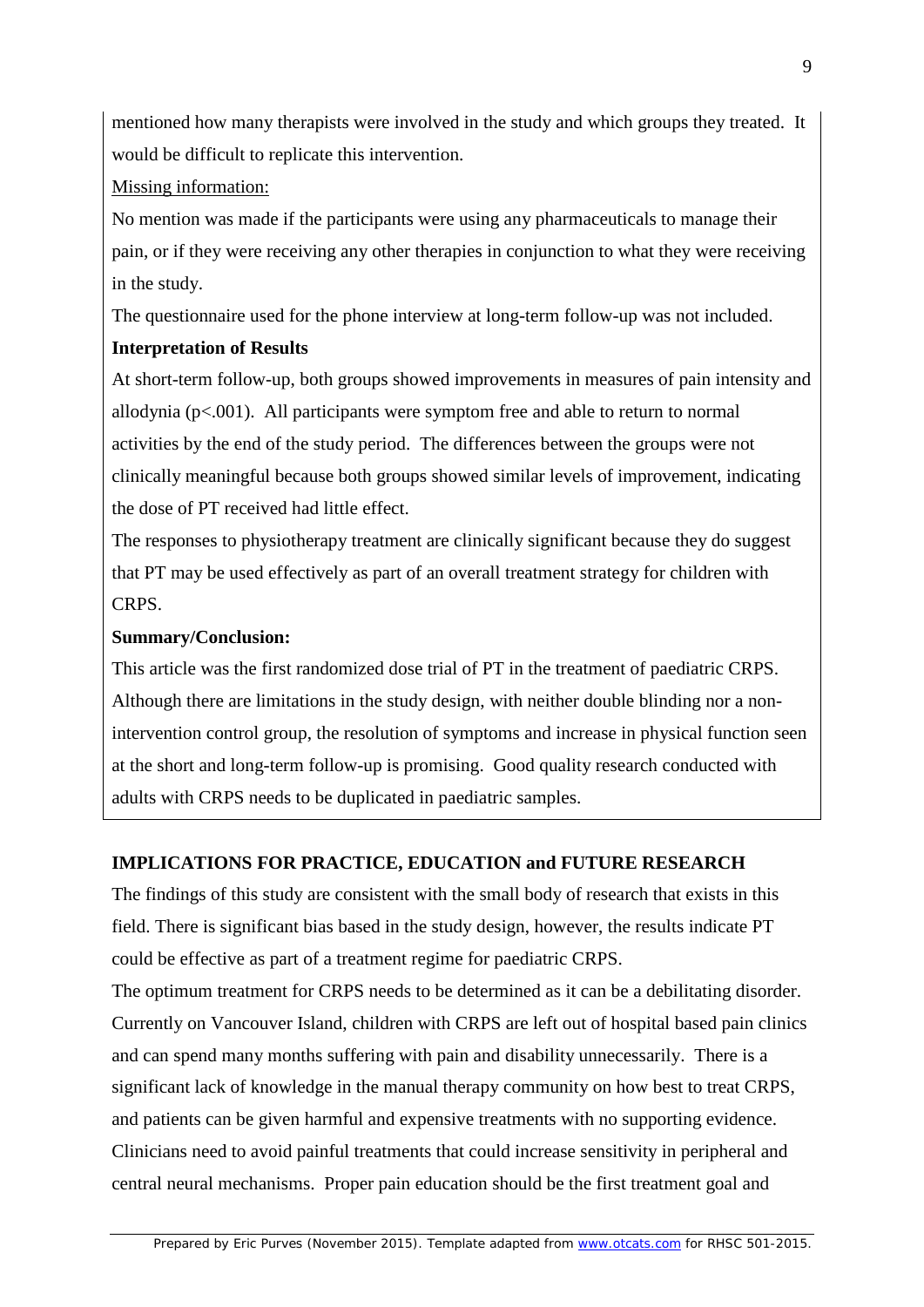treatment strategies that focus on the needs and values of the patient should be undertaken on a weekly basis for 6 weeks.

Modern pain science education needs to be adopted in all health care professions to equip clinicians with the knowledge and clinical skills to effectively treat and manage pain conditions.

Therapy techniques with proven effectiveness in adults have the potential to be safe and effective in children too. More high quality research to determine the optimum dosage of therapy is needed.

#### **REFERENCES**

- Bialocerkowski, A, & Daly, A. (2012). Is physiotherapy effective for children with complex regional pain syndrome type-1? *Clinical Journal of Pain, 28* (1), 81-91.
- Cepeda MS, Carr DB, & Lau J. (2005). Local anesthetic sympathetic blockade for complex regional pain syndrome. *Cochrane Database of Systematic Reviews,* (4)
- Dobe, M. & Zernikow, B. (2013). *Practical treatment options for chronic pain in children and adolescents: An interdisciplinary therapy manual.* Berlin: Springer
- Hoffmann, T., Bennett, S., & Del Mar, C. (2013). *Evidence – based practice across the health professions.* Sydney, Australia: Elsevier.
- Kahl, C. & Cleland, J. (2005). Visual analogue scale, numeric pain rating scale and the McGill pain Questionnaire: an overview of psychometric properties, *Physical Therapy Reviews, 10* (2), 123-128.
- Lee, B., Scharff, L., Sethna, F., McCarthy, C., Scott-Sutherland, J., Shea, A., … Berde, C., (2002). Physical therapy and cognitive-behavioural treatment for complex regional pain syndromes. *Journal of Paediatrics, 140,* (1), 135-140.
- Low, AK., Ward, K., & Wines, AP. (2007). Paediatric complex regional pain syndrome. *Journal of Paediatric Orthopaedics, 27* (5), 567-572.
- Meier, PM., Alexander, ME., Sethna, NF., De Jong-De Vos, C.E., Zurakowski, D., & Berde, CB. (2006). Complex regional pain syndromes in children and adolescents: regional and systemic